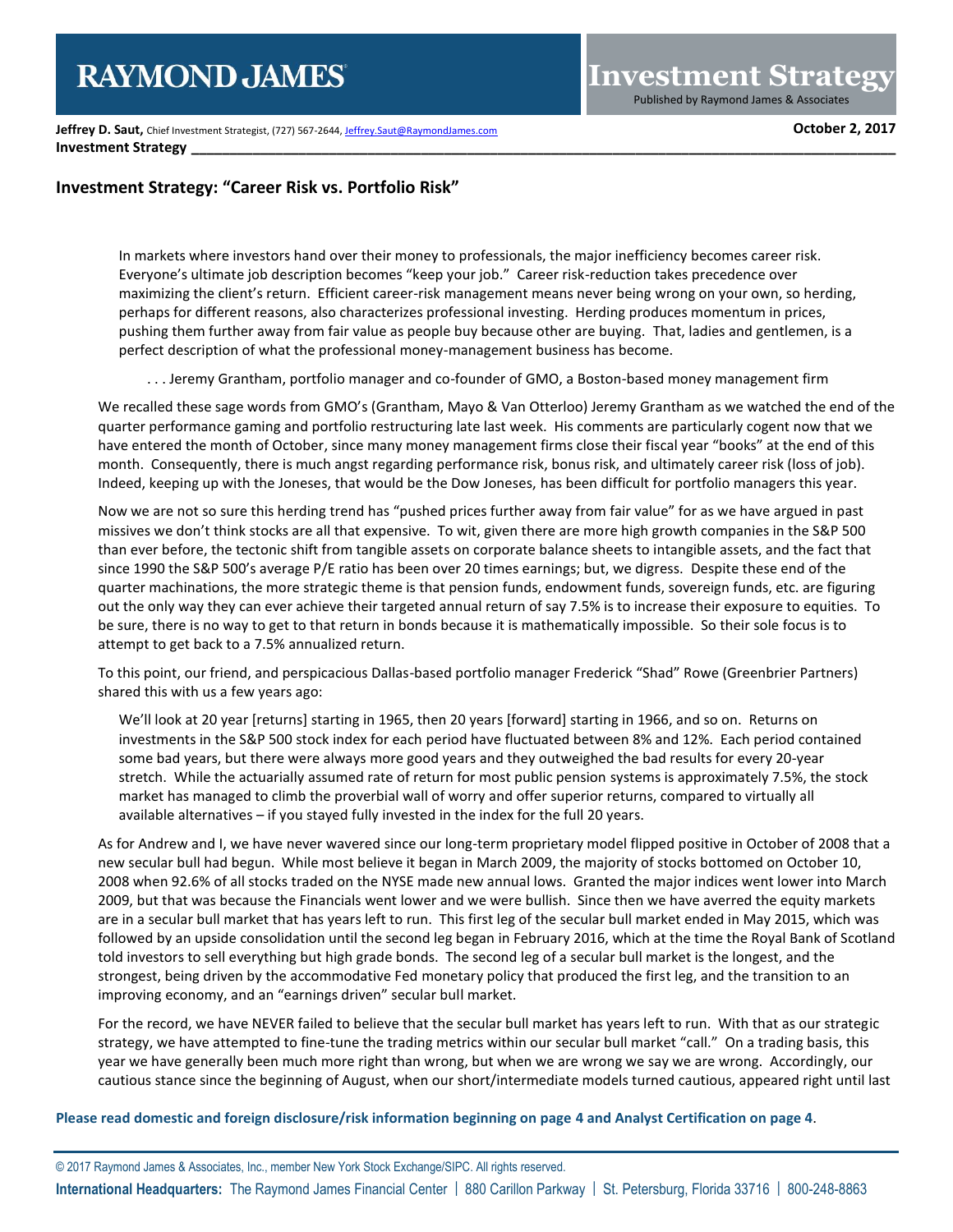week when many of the major indices we track broke out to new all-time highs. While last week proved our cautious trading strategy wrong-footed, one thing we got right over the past month was to buy the energy stocks.

The Energy sector has improved noticeably since we turned positive on it. As the eagle-eyed Jason Goepfert (SentimenTrader) notes:

Energy stock boost. In mid-August, more than half of energy stocks had plunged to a year-long low. Since then, the energy sector has rallied most of the past 30 days, with excellent gains. Coming off a low point, such focused buying pressure has usually led to further gains, with an excellent risk/reward profile over the next 6-12 months. Another minor boost is that crude oil futures have moved into backwardation [\(definition\)](https://en.wikipedia.org/wiki/Normal_backwardation), but that was a better indicator for oil itself rather than energy stocks.

We have been particularly interested in the midstream MLPs (master limited partnerships) because they got dragged lower when the upstream MLPs imploded due to their price sensitivity to crude oil. While some of the midstreams have limited sensitivity to the price of oil, many do not. For ideas we suggest consulting our Houston-based MLP analysts.

In conclusion, we return to these insightful words from Shad's recent letter to clients:

The stock market tends to be a predictor of future economic change, discounted back to the present. Our take is that there are great things taking place that are not readily apparent. Behind the political noise of the day, our companies are participating in one of the greatest growth and productivity surges the world has ever seen. Interestingly, this technological leap forward is taking place at the same time that increasing transparency (made possible by technology) is making it more fashionable to do the right thing. Even a small shift toward more ethical behavior opens up an even bigger opportunity for American companies operating throughout the world, further validating our "Americanization" theory. In short, we see plenty of reasons why the current bull market could be extended. . . . Here is the question I keep asking myself: "Where are we? In the year 2000 when the dot.com bubble was about to burst and keeping lots of dry powder paid off; or, how about 1455 with the invention of movable type (enabling the printing of the Gutenberg Bible) and the explosion of mankind's ability to communicate; or, 1820 and the commercialization of the steam engine?" My answer is that this is not a bubble. The period we are currently in represents as significant a leap forward in technology and productivity as the world has ever seen.

**The call for this week:** Well, quarter-end performance gaming and portfolio restructuring is over and the beginning of the fourth quarter is at hand. The indicators are showing extreme optimism (Chart 1) and the S&P 500 (SPX/2519.36) is at the top end of its channel (Chart 2). Meanwhile, our short-term model flipped positive last week, but our intermediate model remains negatively configured (read: confused). Accordingly, this week should tell us if we are totally wrong on a trading basis, or just wrong for a week.

# **Chart 1**



© 2017 Raymond James & Associates, Inc., member New York Stock Exchange/SIPC. All rights reserved.

#### **Active Research Summary**

| <b>Time Frame</b> | <b>Bullish</b> | <b>Bearish</b> |
|-------------------|----------------|----------------|
| Short-Term        |                |                |
| Medium-Term       |                | 15             |
| Long-Term         | 13             | К              |

See the full Active Studies table and links to reports

**International Headquarters:** The Raymond James Financial Center | 880 Carillon Parkway | St. Petersburg, Florida 33716 | 800-248-8863 **2**

Source: SentimenTrader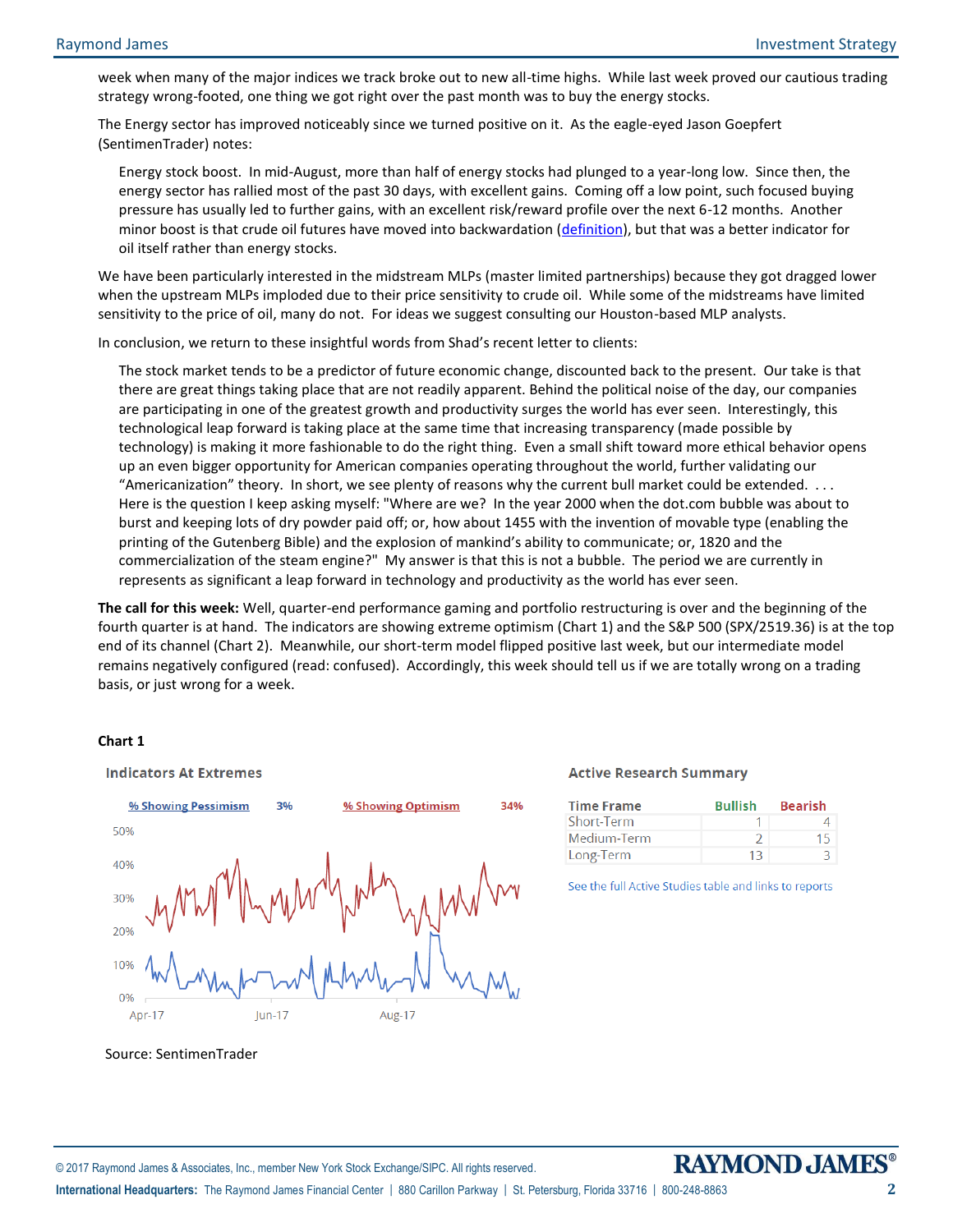# **Chart 2**



Source: Bespoke Investment Group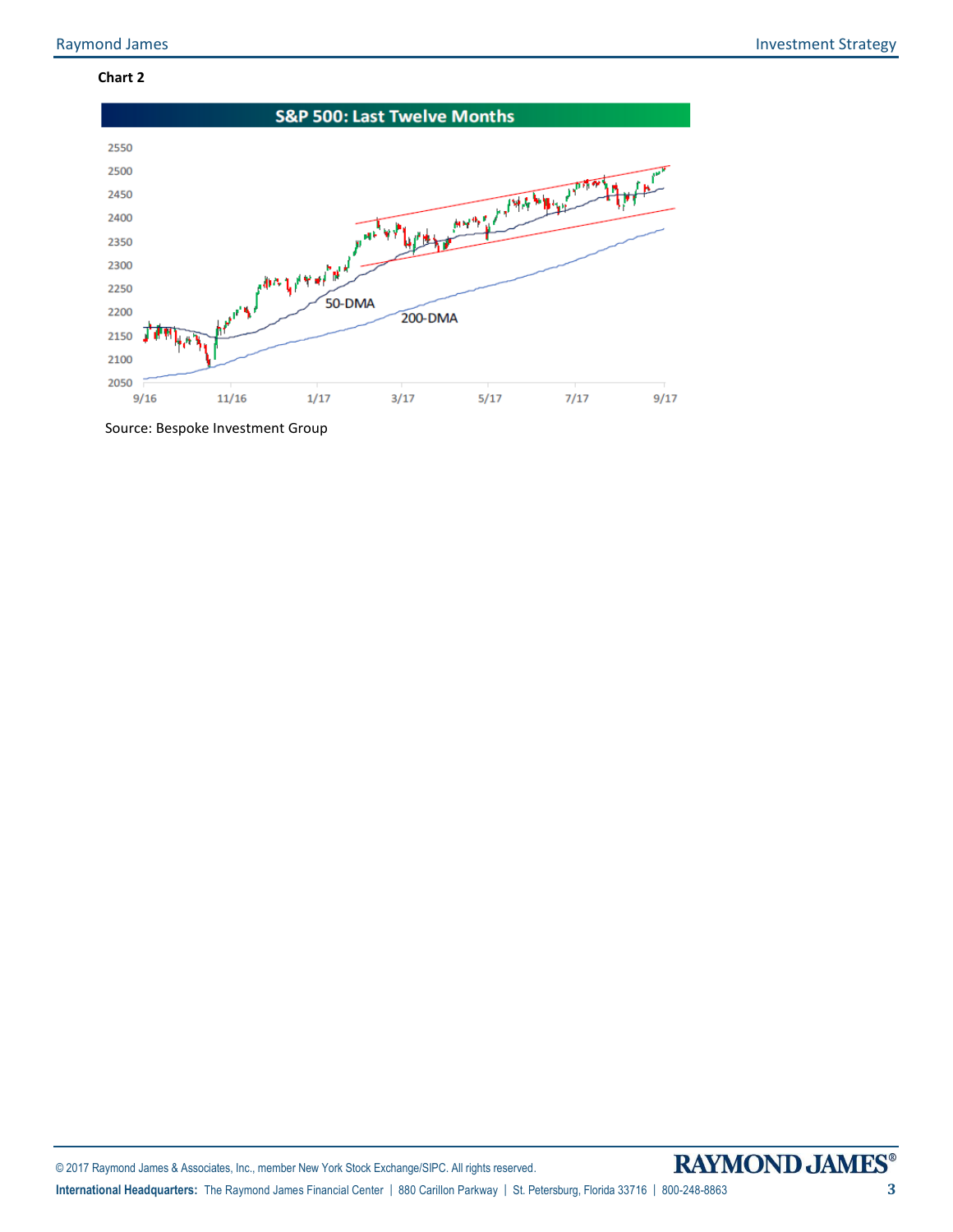# **Important Investor Disclosures**

Raymond James & Associates (RJA) is a FINRA member firm and is responsible for the preparation and distribution of research created in the United States. Raymond James & Associates is located at The Raymond James Financial Center, 880 Carillon Parkway, St. Petersburg, FL 33716, (727) 567-1000. Non-U.S. affiliates, which are not FINRA member firms, include the following entities that are responsible for the creation and distribution of research in their respective areas: in Canada, Raymond James Ltd. (RJL), Suite 2100, 925 West Georgia Street, Vancouver, BC V6C 3L2, (604) 659-8200; in Europe, Raymond James Euro Equities SAS (also trading as Raymond James International), 40, rue La Boetie, 75008, Paris, France, +33 1 45 64 0500, and Raymond James Financial International Ltd., Broadwalk House, 5 Appold Street, London, England EC2A 2AG, +44 203 798 5600.

This document is not directed to, or intended for distribution to or use by, any person or entity that is a citizen or resident of or located in any locality, state, country, or other jurisdiction where such distribution, publication, availability or use would be contrary to law or regulation. The securities discussed in this document may not be eligible for sale in some jurisdictions. This research is not an offer to sell or the solicitation of an offer to buy any security in any jurisdiction where such an offer or solicitation would be illegal. It does not constitute a personal recommendation or take into account the particular investment objectives, financial situations, or needs of individual clients. Past performance is not a guide to future performance, future returns are not guaranteed, and a loss of original capital may occur. **Investors should consider this report as only a single factor in making their investment decision.**

For clients in the United States: Any foreign securities discussed in this report are generally not eligible for sale in the U.S. unless they are listed on a U.S. exchange. This report is being provided to you for informational purposes only and does not represent a solicitation for the purchase or sale of a security in any state where such a solicitation would be illegal. Investing in securities of issuers organized outside of the U.S., including ADRs, may entail certain risks. The securities of non-U.S. issuers may not be registered with, nor be subject to the reporting requirements of, the U.S. Securities and Exchange Commission. There may be limited information available on such securities. Investors who have received this report may be prohibited in certain states or other jurisdictions from purchasing the securities mentioned in this report. Please ask your Financial Advisor for additional details and to determine if a particular security is eligible for purchase in your state.

The information provided is as of the date above and subject to change, and it should not be deemed a recommendation to buy or sell any security. Certain information has been obtained from third-party sources we consider reliable, but we do not guarantee that such information is accurate or complete. Persons within the Raymond James family of companies may have information that is not available to the contributors of the information contained in this publication. Raymond James, including affiliates and employees, may execute transactions in the securities listed in this publication that may not be consistent with the ratings appearing in this publication.

Raymond James ("RJ") research reports are disseminated and available to RJ's retail and institutional clients simultaneously via electronic publication to RJ's internal proprietary websites [\(RJ Investor Access](https://urldefense.proofpoint.com/v2/url?u=https-3A__investoraccess.rjf.com_&d=CwMFAg&c=Od00qP2XTg0tXf_H69-T2w&r=rNefLiWFkSilhqVDo70w43i53TsltTjCWk3T7beArK4&m=PC3IXwh9yes797fhP8lxVmKOzaJCoi7yXoDL8EwSFBo&s=y3WQdEai7OJL0j0ejHq1auUdg8kPQfDCBMkmD2HMOkE&e=) [& RJ Capital Markets\)](https://urldefense.proofpoint.com/v2/url?u=https-3A__www.rjcapitalmarkets.com_Logon_Index&d=CwMFAg&c=Od00qP2XTg0tXf_H69-T2w&r=rNefLiWFkSilhqVDo70w43i53TsltTjCWk3T7beArK4&m=PC3IXwh9yes797fhP8lxVmKOzaJCoi7yXoDL8EwSFBo&s=mLGRTdxZ5EwPQ9maeBsF0fvXad1Tt0SL_21LNPN2LVA&e=). Not all research reports are directly distributed to clients or third-party aggregators. Certain research reports may only be disseminated on RJ's internal proprietary websites; however such research reports will not contain estimates or changes to earnings forecasts, target price, valuation, or investment or suitability rating. Individual Research Analysts may also opt to circulate published research to one or more clients electronically. This electronic communication distribution is discretionary and is done only after the research has been publically disseminated via RJ's internal proprietary websites. The level and types of communications provided by Research Analysts to clients may vary depending on various factors including, but not limited to, the client's individual preference as to the frequency and manner of receiving communications from Research Analysts. For research reports, models, or other data available on a particular security, please contact your RJ Sales Representative or visit [RJ Investor Access](https://urldefense.proofpoint.com/v2/url?u=https-3A__investoraccess.rjf.com_&d=CwMFAg&c=Od00qP2XTg0tXf_H69-T2w&r=rNefLiWFkSilhqVDo70w43i53TsltTjCWk3T7beArK4&m=PC3IXwh9yes797fhP8lxVmKOzaJCoi7yXoDL8EwSFBo&s=y3WQdEai7OJL0j0ejHq1auUdg8kPQfDCBMkmD2HMOkE&e=) o[r RJ Capital Markets.](https://urldefense.proofpoint.com/v2/url?u=https-3A__www.rjcapitalmarkets.com_Logon_Index&d=CwMFAg&c=Od00qP2XTg0tXf_H69-T2w&r=rNefLiWFkSilhqVDo70w43i53TsltTjCWk3T7beArK4&m=PC3IXwh9yes797fhP8lxVmKOzaJCoi7yXoDL8EwSFBo&s=mLGRTdxZ5EwPQ9maeBsF0fvXad1Tt0SL_21LNPN2LVA&e=)

Additional information is available on request.

# **Analyst Information**

**Registration of Non-U.S. Analysts:** The analysts listed on the front of this report who are not employees of Raymond James & Associates, Inc., are not registered/qualified as research analysts under FINRA rules, are not associated persons of Raymond James & Associates, Inc., and are not subject to FINRA Rule 2241 restrictions on communications with covered companies, public companies, and trading securities held by a research analyst account.

**Analyst Holdings and Compensation:** Equity analysts and their staffs at Raymond James are compensated based on a salary and bonus system. Several factors enter into the bonus determination including quality and performance of research product, the analyst's success in rating stocks versus an industry index, and support effectiveness to trading and the retail and institutional sales forces. Other factors may include but are not limited to: overall ratings from internal (other than investment banking) or external parties and the general productivity and revenue generated in covered stocks.

The views expressed in this report accurately reflect the personal views of the analyst(s) covering the subject securities. No part of said person's compensation was, is, or will be directly or indirectly related to the specific recommendations or views contained in this research report. In addition, said analyst has not received compensation from any subject company in the last 12 months.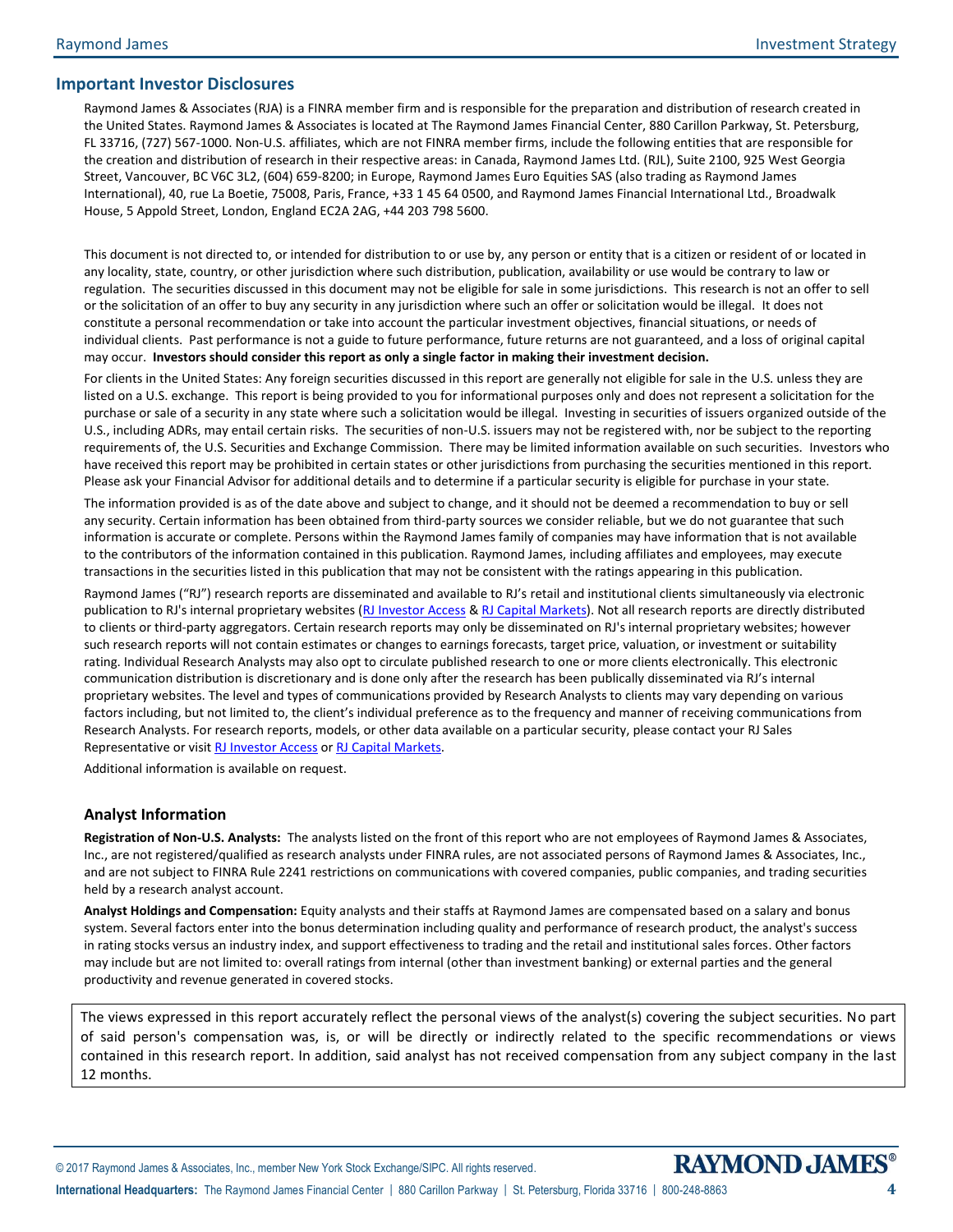# **Ratings and Definitions**

## **Raymond James & Associates (U.S.) definitions**

**Strong Buy (SB1)** Expected to appreciate, produce a total return of at least 15%, and outperform the S&P 500 over the next six to 12 months. For higher yielding and more conservative equities, such as REITs and certain MLPs, a total return of at least 15% is expected to be realized over the next 12 months.

**Outperform (MO2)** Expected to appreciate and outperform the S&P 500 over the next 12-18 months. For higher yielding and more conservative equities, such as REITs and certain MLPs, an Outperform rating is used for securities where we are comfortable with the relative safety of the dividend and expect a total return modestly exceeding the dividend yield over the next 12-18 months.

**Market Perform (MP3)** Expected to perform generally in line with the S&P 500 over the next 12 months.

**Underperform (MU4)** Expected to underperform the S&P 500 or its sector over the next six to 12 months and should be sold. **Suspended (S)** The rating and price target have been suspended temporarily. This action may be due to market events that made coverage impracticable, or to comply with applicable regulations or firm policies in certain circumstances, including when Raymond James may be providing investment banking services to the company. The previous rating and price target are no longer in effect for this security and should not be relied upon.

## **Raymond James Ltd. (Canada) definitions**

**Strong Buy (SB1)** The stock is expected to appreciate and produce a total return of at least 15% and outperform the S&P/TSX Composite Index over the next six months.

**Outperform (MO2)** The stock is expected to appreciate and outperform the S&P/TSX Composite Index over the next twelve months. **Market Perform (MP3)** The stock is expected to perform generally in line with the S&P/TSX Composite Index over the next twelve months and is potentially a source of funds for more highly rated securities.

**Underperform (MU4)** The stock is expected to underperform the S&P/TSX Composite Index or its sector over the next six to twelve months and should be sold.

#### **Raymond James Europe (Raymond James Euro Equities SAS & Raymond James Financial International Limited) rating definitions**

**Strong Buy (1)** Expected to appreciate, produce a total return of at least 15%, and outperform the Stoxx 600 over the next 6 to 12 months. **Outperform (2)** Expected to appreciate and outperform the Stoxx 600 over the next 12 months.

**Market Perform (3)** Expected to perform generally in line with the Stoxx 600 over the next 12 months.

**Underperform (4)** Expected to underperform the Stoxx 600 or its sector over the next 6 to 12 months.

**Suspended (S)** The rating and target price have been suspended temporarily. This action may be due to market events that made coverage impracticable, or to comply with applicable regulations or firm policies in certain circumstances, including when Raymond James may be providing investment banking services to the company. The previous rating and target price are no longer in effect for this security and should not be relied upon.

In transacting in any security, investors should be aware that other securities in the Raymond James research coverage universe might carry a higher or lower rating. Investors should feel free to contact their Financial Advisor to discuss the merits of other available investments.

#### **Rating Distributions**

|                                        | <b>Coverage Universe Rating Distribution*</b> |            |                  | <b>Investment Banking Distribution</b> |            |                  |
|----------------------------------------|-----------------------------------------------|------------|------------------|----------------------------------------|------------|------------------|
|                                        | <b>RJA</b>                                    | <b>RJL</b> | <b>RJEE/RJFI</b> | <b>RJA</b>                             | <b>RJL</b> | <b>RJEE/RJFI</b> |
| <b>Strong Buy and Outperform (Buy)</b> | 53%                                           | 70%        | 56%              | 23%                                    | 45%        | 0%               |
| <b>Market Perform (Hold)</b>           | 42%                                           | 28%        | 32%              | 12%                                    | 26%        | 0%               |
| <b>Underperform (Sell)</b>             | 5%                                            | 2%         | 12%              | 11%                                    | 25%        | 0%               |

\* Columns may not add to 100% due to rounding.

#### **Suitability Ratings (SR)**

**Medium Risk/Income (M/INC)** Lower to average risk equities of companies with sound financials, consistent earnings, and dividend yields above that of the S&P 500. Many securities in this category are structured with a focus on providing a consistent dividend or return of capital.

**Medium Risk/Growth (M/GRW)** Lower to average risk equities of companies with sound financials, consistent earnings growth, the potential for long-term price appreciation, a potential dividend yield, and/or share repurchase program.

**High Risk/Income (H/INC)** Medium to higher risk equities of companies that are structured with a focus on providing a meaningful dividend but may face less predictable earnings (or losses), more leveraged balance sheets, rapidly changing market dynamics, financial and competitive issues, higher price volatility (beta), and potential risk of principal. Securities of companies in this category may have a less predictable income stream from dividends or distributions of capital.

**High Risk/Growth (H/GRW)** Medium to higher risk equities of companies in fast growing and competitive industries, with less predictable earnings (or losses), more leveraged balance sheets, rapidly changing market dynamics, financial or legal issues, higher price volatility (beta), and potential risk of principal.

**International Headquarters:** The Raymond James Financial Center | 880 Carillon Parkway | St. Petersburg, Florida 33716 | 800-248-8863 **5**

© 2017 Raymond James & Associates, Inc., member New York Stock Exchange/SIPC. All rights reserved.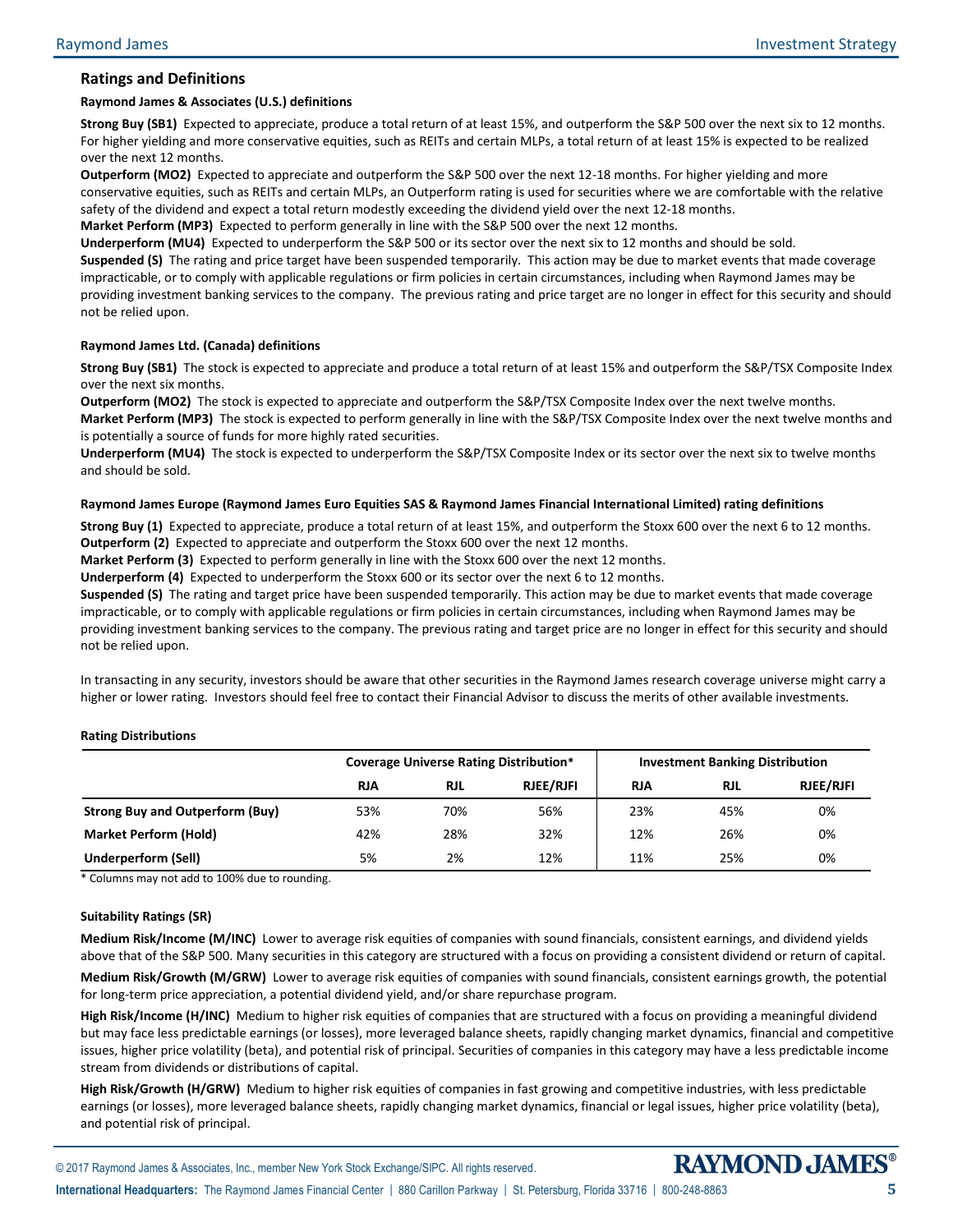**High Risk/Speculation (H/SPEC)** High risk equities of companies with a short or unprofitable operating history, limited or less predictable revenues, very high risk associated with success, significant financial or legal issues, or a substantial risk/loss of principal.

## **Raymond James Relationship Disclosures**

Raymond James expects to receive or intends to seek compensation for investment banking services from the subject companies in the next three months.

### **Stock Charts, Target Prices, and Valuation Methodologies**

**Valuation Methodology:** The Raymond James methodology for assigning ratings and target prices includes a number of qualitative and quantitative factors including an assessment of industry size, structure, business trends and overall attractiveness; management effectiveness; competition; visibility; financial condition, and expected total return, among other factors. These factors are subject to change depending on overall economic conditions or industry- or company-specific occurrences. Only stocks rated Strong Buy (SB1) or Outperform (MO2) have target prices and thus valuation methodologies.

**Target Prices:** The information below indicates target price and rating changes for the subject companies included in this research.

## **Risk Factors**

**General Risk Factors:** Following are some general risk factors that pertain to the businesses of the subject companies and the projected target prices and recommendations included on Raymond James research: (1) Industry fundamentals with respect to customer demand or product / service pricing could change and adversely impact expected revenues and earnings; (2) Issues relating to major competitors or market shares or new product expectations could change investor attitudes toward the sector or this stock; (3) Unforeseen developments with respect to the management, financial condition or accounting policies or practices could alter the prospective valuation; or (4) External factors that affect the U.S. economy, interest rates, the U.S. dollar or major segments of the economy could alter investor confidence and investment prospects. International investments involve additional risks such as currency fluctuations, differing financial accounting standards, and possible political and economic instability.

**Additional Risk and Disclosure information, as well as more information on the Raymond James rating system and suitability categories, is available at [rjcapitalmarkets.com/Disclosures/index](http://www.rjcapitalmarkets.com/Disclosures/index). Copies of research or Raymond James' summary policies relating to research analyst independence can be obtained by contacting any Raymond James & Associates or Raymond James Financial Services office (please se[e raymondjames.com](http://www.raymondjames.com/) for office locations) or by calling 727-567-1000, toll free 800-237-5643 or sending a written request to the Equity Research Library, Raymond James & Associates, Inc., Tower 3, 6th Floor, 880 Carillon Parkway, St. Petersburg, FL 33716.**

**Simple Moving Average (SMA)** - A simple, or arithmetic, moving average is calculated by adding the closing price of the security for a number of time periods and then dividing this total by the number of time periods.

**Exponential Moving Average (EMA)** - A type of moving average that is similar to a simple moving average, except that more weight is given to the latest data.

**Relative Strength Index (RSI)** - The Relative Strength Index is a technical momentum indicator that compares the magnitude of recent gains to recent losses in an attempt to determine overbought and oversold conditions of an asset.

International securities involve additional risks such as currency fluctuations, differing financial accounting standards, and possible political and economic instability. These risks are greater in emerging markets.

Small-cap stocks generally involve greater risks. Dividends are not guaranteed and will fluctuate. Past performance may not be indicative of future results.

*Investors should consider the investment objectives, risks, and charges and expenses of mutual funds and exchange-traded funds carefully before investing. The prospectus contains this and other information about mutual funds and exchange -traded funds. The prospectus is available from your financial advisor and should be read carefully before investing.*

**Not approved for rollover solicitations.**

**International Headquarters:** The Raymond James Financial Center | 880 Carillon Parkway | St. Petersburg, Florida 33716 | 800-248-8863 **6**

© 2017 Raymond James & Associates, Inc., member New York Stock Exchange/SIPC. All rights reserved.